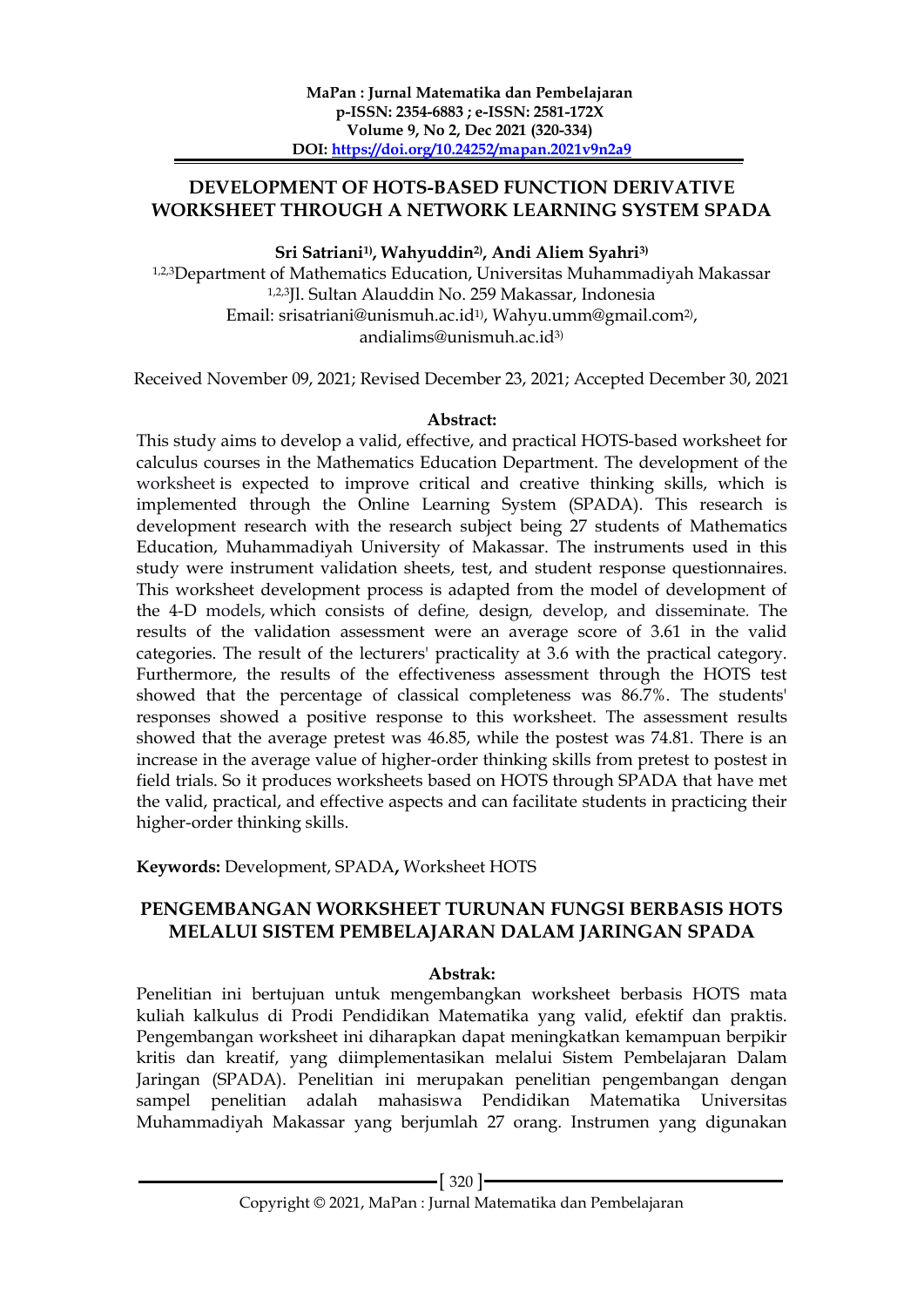dalam penelitian ini berupa lembar validasi instrumen, dan angket respon mahasiswa. Proses pengembangan worksheet ini diadaptasi dari model pengembangan 4-D Models yang terdiri dari pendefinisian (define), perancangan (design), pengembangan (develop), dan penyebaran (disseminate). Berdasarkan hasil penilaian validasi diperoleh skor rata-rata, yaitu aspek materi sebesar 3.61 dengan kategori valid. Hasil penilaian kepraktisan siswa diperoleh skor rata-rata sebesar 4.15 dengan kategori praktis dan kepraktisan dosen sebesar 3,6 dengan kategori praktis. Selanjutnya, hasil penilaian keefektifan melalui tes HOTS menunjukkan persentase ketuntasan secara klasikal sebesar 86.7% dan respon siswa menunjukkan respon positif terhadap worksheet ini. Hasil penilaian tes menunjukkan rata-rata pretest diperoleh 46,85, sedangkan postest diperoleh 74.81. Artinya, terdapat peningkatan rata-rata nilai kemampuan berpikir tingkat tinggi dari pretest ke postest dalam ujicoba lapangan, sehingga worksheet berbasis HOTS melalui SPADA telah memenuhi aspek valid, praktis, dan efektif serta dapat memfasilitasi siswa dalam melatih kemampuan berpikir tingkat tinggi.

**Kata Kunci**: Pengembangan, SPADA, Worksheet HOTS

*How to Cite*: Satriani, S., Wahyuddin, & Syahri, A. A. (2021). Development of Hots-Based Function Derivative Worksheet Through A Network Learning System SPADA. *MaPan : Jurnal Matematika dan Pembelajaran*, *9*(2), 320-334. https://doi.org/10.24252/mapan.2021v9n2a9.

# **INTRODUCTION**

he industrial revolution 4.0 is one of the manifestations of modern German technology projections, which are applied by improving manufacturing technology, creating a policy framework, etc. Especially The industrial revolution 4.0 is one of the manifestations of modern German technology projections, which are applied by improving manufacturing technology, creating a policy framework, etc. Especially in the field of Indu patterns aimed at increasing the innovative creativity of students so that they can print the next generation that can compete (Alam, 2019). Students must possess at least four abilities, including critical thinking skills, creative thinking skills, communication skills, and collaboration skills. Education manifests a dynamic and progressive culture (Ikman, Hasnawati, & Rezky 2016). One of the most important branches of education is mathematics. Mathematics is one of the basic sciences that has an essential role in mastering science and technology. Therefore, mathematical knowledge is a facility to foster critical, logical, systematic, and creative thinking steps (Khoriyah & Oktiningrum, 2021). Students' success in understanding a concept is obtained when they have optimized higher-order thinking.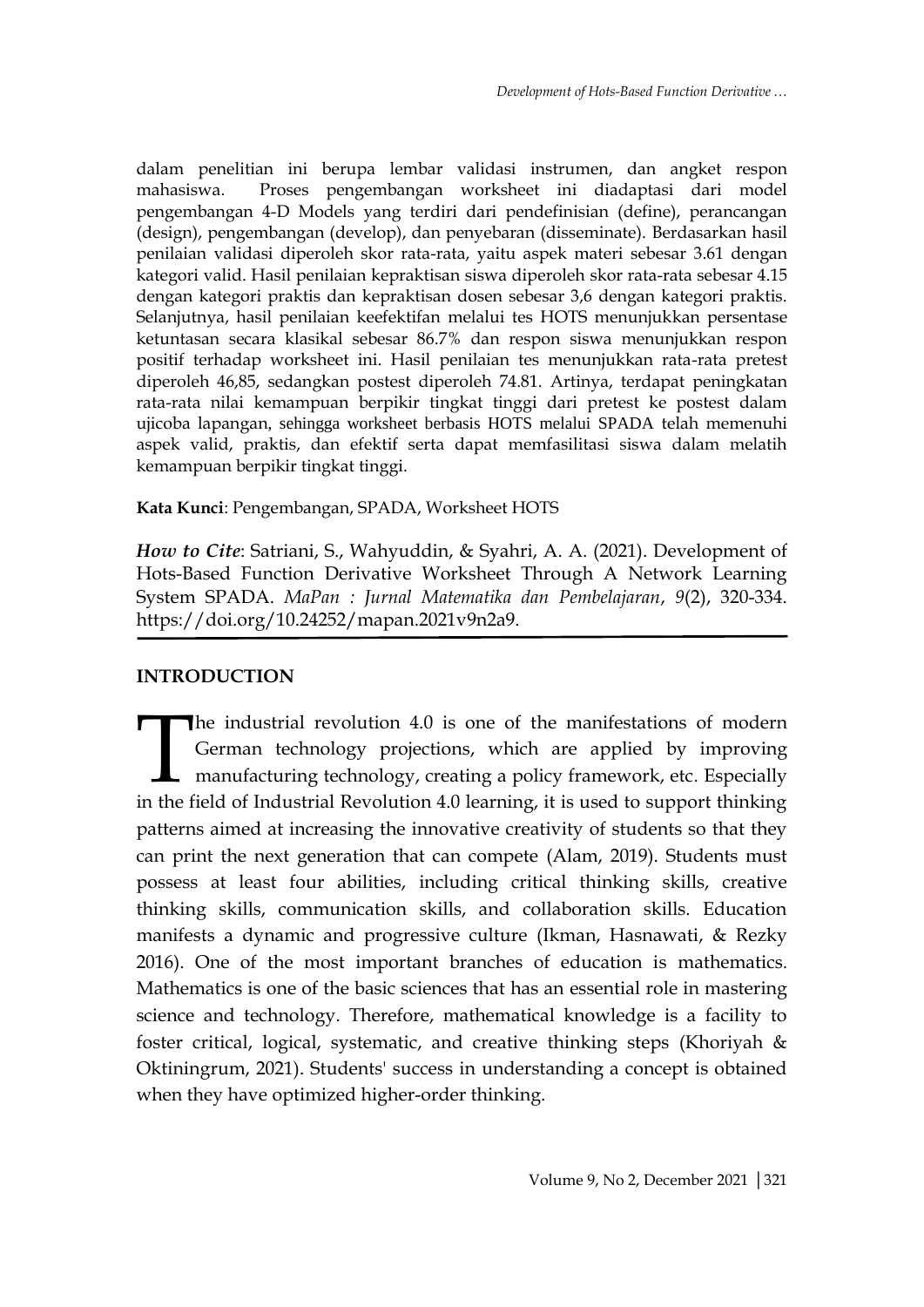Students are not only required to remember and be aware of a concept, but they can also analyze, synthesize, and evaluate a concept well (Khoriyah & Oktiningrum, 2021). Concepts that are understood with these activities are expected to be embedded in students' memories to store long-term memory. Therefore, students need higher thinking skills, especially those who want to be involved in mathematics as educators who will undoubtedly face students who will become the successors of the nation's hopes. Therefore, prospective educators should also have HOTS abilities from an early age, which can later be transferred to students during the learning process. The above statement is in line with the goal of national education, which is to create creative human beings. Therefore, students must have high-level thinking skills (Alam, 2019). Yee, Widad, Jailani, Tee, Razali, and Mohaffyza (2011) also show that HOTS skills are essential for learning systems, thinking skills, and learning effectiveness.

Higher order thinking skills are processes that not only memorize, remember and convey information that is known to be conveyed again but also optimize its ability to solve challenges or problems (Pratama & Istiyono, 2015; Saregar, Latifah, & Sari, 2016). In the revision of the HOTS bloom taxonomy, the realm of C4-C6 is to analyze, evaluate and create (Karsono, 2017).

In fact, students of the Mathematics Education Department, who are also prospective educators, tend only to want to solve problems considered easy and give up on more challenging math problem-solving issues. If students have been faced with non-routine questions that involve reasoning, they are tough to solve. These problems, especially in advanced calculus courses. Previous research conducted (Nurwahidah, 2018) also found that students were not used to solving problems involving reasoning, so they could not solve complex physics problems. Likewise, the research result (Kurniawati, 2014) found that students' HOTS abilities in the cognitive realm C4-C6 were less than 50%. Therefore, it is necessary to develop worksheets with HOTSbased that students can use to practice their higher-order thinking skills to develop their critical, logical, and creative thinking skills on the problems given.

One of the learning strategies that educators can use to improve learning activities is making worksheets (Rahmatillah, Halim, & Hasan, 2017). Giving worksheets is one of the efforts to help students be more enthusiastic and active in constructing their knowledge (Anggraini, Anwar, & Madang,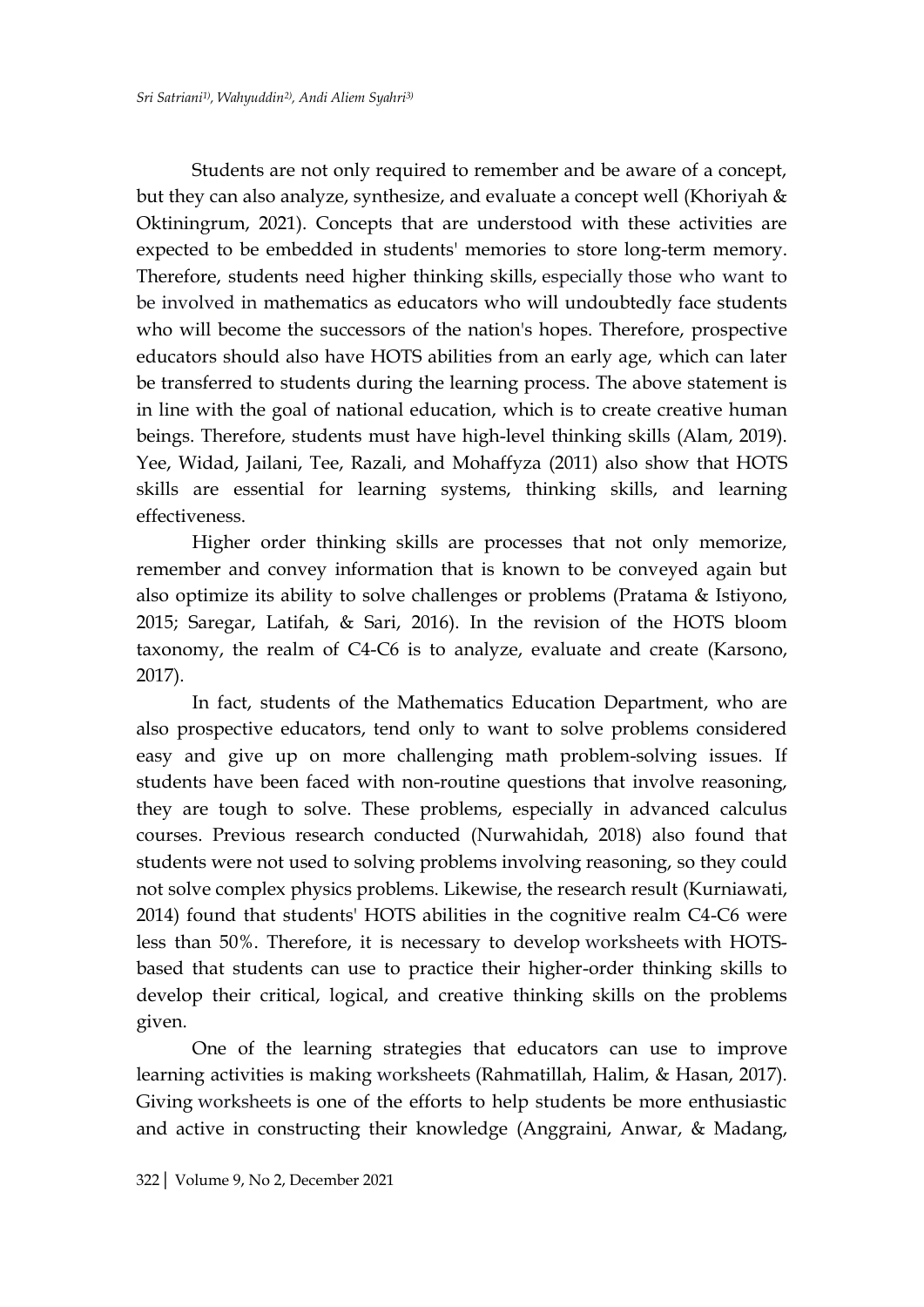2016). This statement is in line with Mairing (Prastiti, Tresnaningsih, & Thaib, 2019), which states that student worksheets can help students increase their knowledge and motivation to learn**.** Therefore, researchers are keen to develop worksheets for learning mathematics with calculus-based courses on HOTS to produce a prototype worksheet for calculus courses that the student uses to improve high-level thinking skills for learning more meaningful**.** By developing this student worksheet, students can optimize their critical thinking skills (Prasadi, Wiyanto, & Suharini, 2020). Several previous studies have examined the development of worksheets*,* including (Pamungkas, Kurniasi, & Anton, 2020); (Widyawati & Sujatmika, 2020); (Arnellis, Suherman, & Amalita, 2019); (Prasadi, Wiyanto, & Suharini, 2020); and (Anggraini, Anwar, & Madang, 2016). However, from some of these studies, on average, they are still developing worksheets HOTS-based in different subjects. Still, no one has developed worksheets student-level based on HOTS for Calculus courses at the high school level.

#### **METHODS**

The type of research is an R&D (Research and Development) research. This research was held on June-August 2021 at the University of Muhammadiyah Makassar. The population of this study was students of the class of 2020 Mathematics Education Department, the University of Muhammadiyah Makassar used the saturated sample technique that the populate also acted as the research sample. The number of samples in this study amounted to 27 people. The procedure used in this study uses 4-D who consists of four stages called define, design, develop, and disseminate. The define stage aims to define the terms in learning. The design stage aims to prepare a prototype learning device. This stage consists of three steps: (1) preparation of tests, (2) selection of appropriate media, and (3) selection of formats that include needs map, worksheet outline, and worksheet design. The development stage aims to produce a worksheet that has been revised by the validator/expert. This stage includes (1) validation by experts followed by revision, (2) simulation, namely activities to operate the teaching plan, and (3) limited trial with real students. The results of stages (2) and (3) can be used as the basis for revision. The next step is further testing on students through the SPADA service of the Muhammadiyah University of Makassar. The dissemination stage is the stage of using worksheets that have been developed on a bigger scale, for example, in other courses or subjects outside the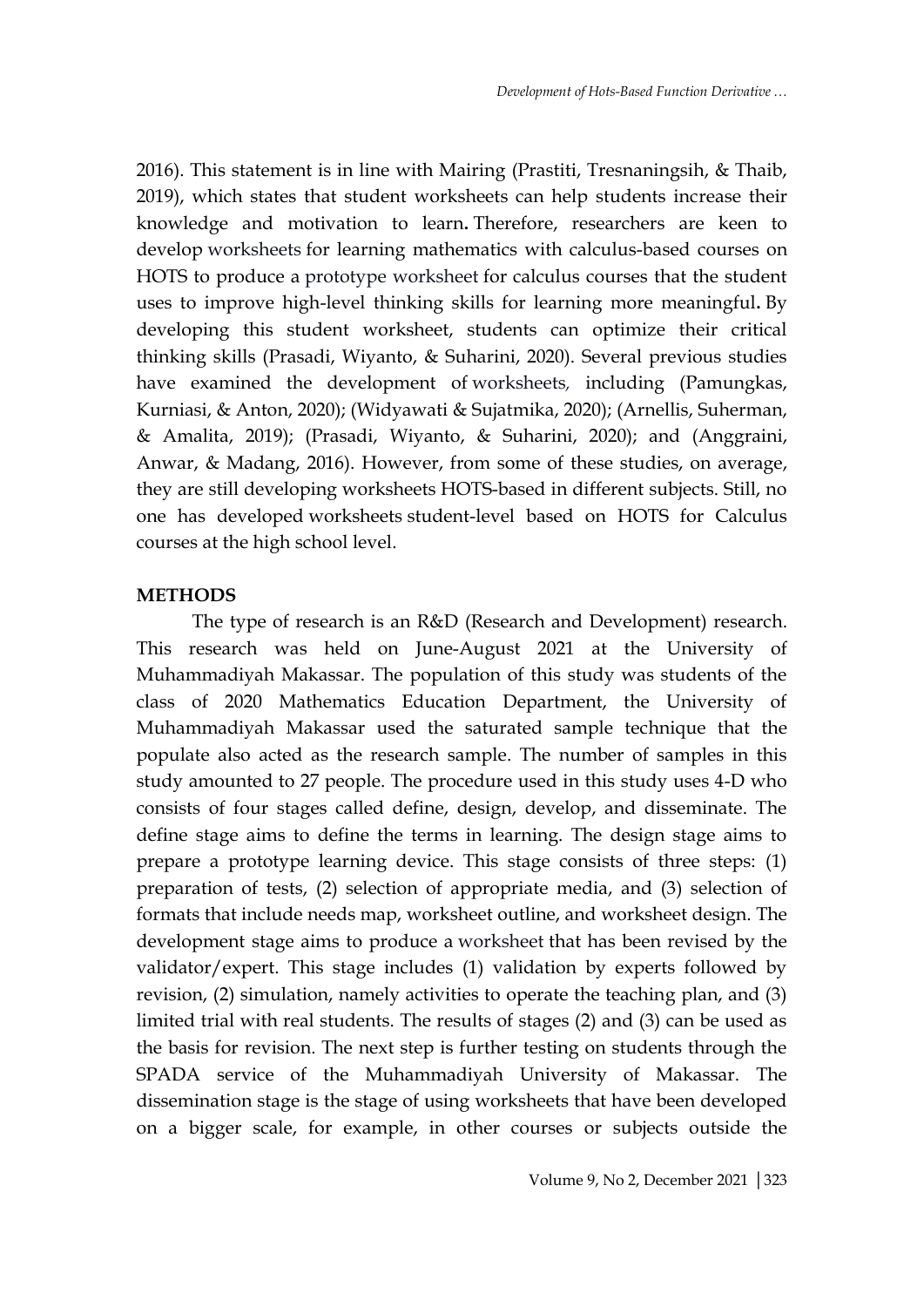Mathematics Education study program.

Collection techniques used are (1) Interview, activities carried out by discussing with colleagues and several students related to the learning process, learning resources used, as well as student difficulties in function derivative materials. (2) Questionnaire, consists of an expert validation questionnaire, a practicality questionnaire, and a student response questionnaire. (3) Test, given are HOTS questions on function derivative material. The test instrument was used to see the effectiveness of the worksheet. The research instruments used include (1) interview guidelines, (2) worksheet validation sheets, consisting of material validation sheets, and language validation sheets, (3) practicality worksheets, consisting of practicality questionnaires given to teachers and students, and (4) worksheet effectiveness sheets consisting of the HOTS test sheet and student responses.

Analysis techniques carried out consisted of worksheet validation sheet analysis. Analysis of student practicality questionnaires and analysis of the effectiveness of the worksheet in terms of HOTS test results obtained through pretest and posttest and student responses to field trials*.* Worksheet validation was measured using a five-scale Likert scale, starting from a score of 1 (not appropriate) to a score of 5 (very appropriate). The average score obtained from the validator's assessment, with the formula.

$$
\underline{V} = \frac{\sum_{i=1}^{n} RA_i}{n} \tag{1}
$$

 $\underline{V}$  is the average validity score,  $RA_i$  is the average score of the validation of the i-th aspect, and n is the number of aspects. Furthermore, for the validity criteria of the worksheet in table 1 below.

| Table 1. Criteria for Worksheet |                          |                              |  |
|---------------------------------|--------------------------|------------------------------|--|
| No.                             | <b>Interval Validity</b> | <b>Criteria for Validity</b> |  |
| $\mathbf{1}$                    | V > 4.2                  | Very valid                   |  |
| $\mathcal{P}$                   | $3.4 < V \leq 4.2$       | Valid                        |  |
| 3                               | $2.6 < V \leq 3.4$       | Fairly valid                 |  |
|                                 | $1.79 < V \le 2.6$       | Less valid                   |  |
| 5                               | $V \leq 1.79$            | Invalid                      |  |

Furthermore, the LKPD revision worksheet is carried out according to the suggestions from the validator so that a valid LKPD is obtained. Practicality data was obtained from the results of practicality questionnaires for lecturers and students. The practicality questionnaire was measured using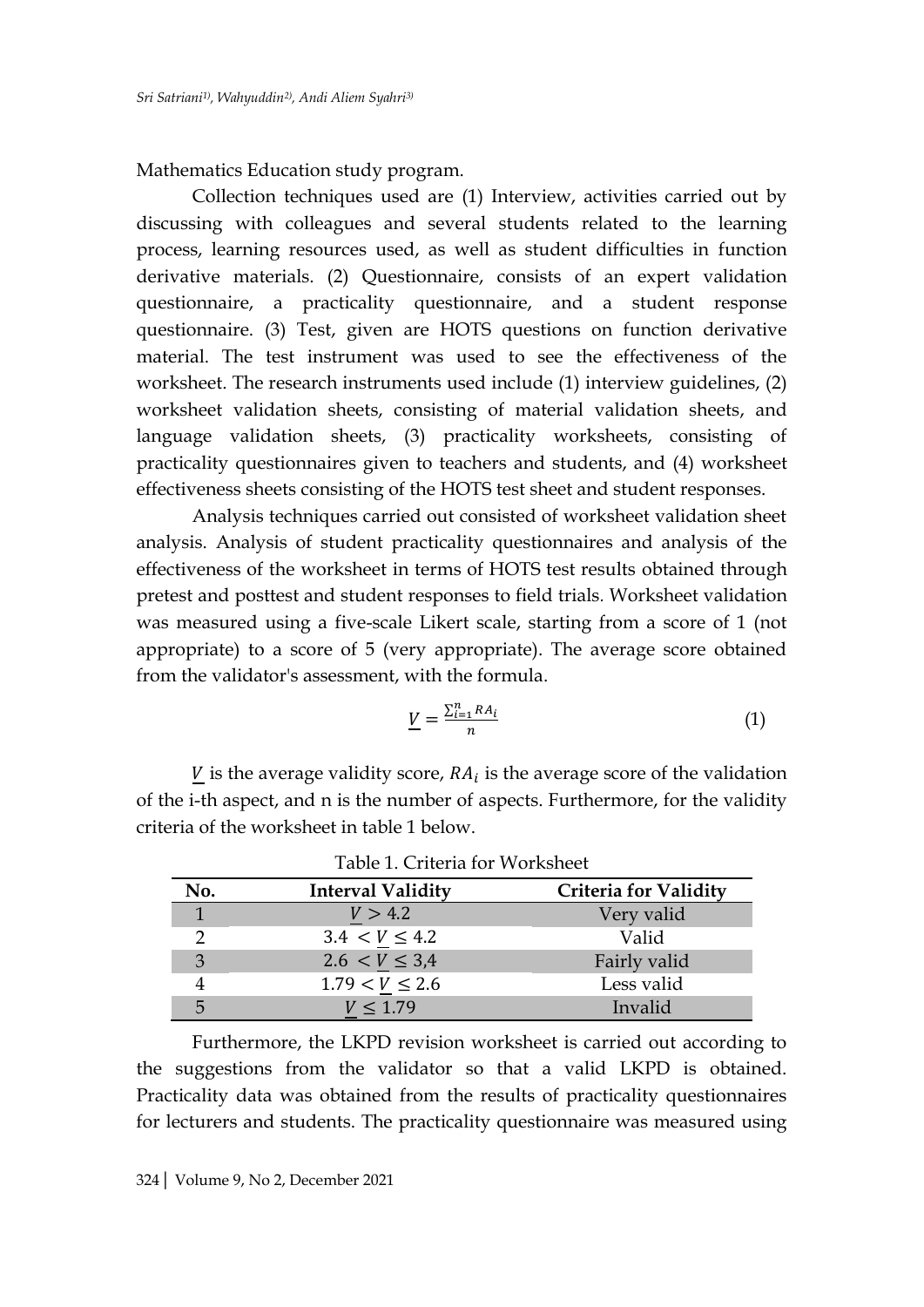a Likert scale starting from a score of 1 (not appropriate) to 5 (very appropriate). The questionnaire consists of 20 statements with 17 positive statements and 3 negative statements. The average practicality score of teachers and students is calculated using the formula.

$$
\underline{P} = \frac{\sum_{i=1}^{n} RA_i}{n} \tag{2}
$$

 $P$  is the average practicality score,  $RA_i$  is the average score of the validation of the I aspect, n is the number of aspects. Next, match the practicality average  $(P)$  with the LKPD practicality criteria in table 2 below.

| Table 2. Criteria Worksheet Practicality |                              |                 |  |
|------------------------------------------|------------------------------|-----------------|--|
| No                                       | <b>Interval Practicality</b> | Criteria        |  |
|                                          | P > 4.2                      | Very practical  |  |
| $\mathcal{D}$                            | $3,4 < P \leq 4.2$           | Practical       |  |
| 3                                        | 2,6 < $P \le 3,4$            | Quite Practical |  |
|                                          | $1,79 < P \leq 2,6$          | Less Practical  |  |
| 5                                        | $P \leq 1,79$                | Not Practical   |  |

Data were obtained from student tests which included pretest and posttest of students' higher-order thinking skills and student responses. The test consists of 3 essay questions, each containing a HOTS indicator. The average yield HOTS student test calculated using the formula

$$
\underline{H} = \frac{\text{score obtained}}{\text{the maximum score}} \times 100 \tag{3}
$$

With  $H$  is the average value of the results of HOTS students. Next, match the average value  $(H)$  with the HOTS level criteria in table 3 below:

|                | TUDIC 9. ITO TO LCTCI CHIRITIO |           |
|----------------|--------------------------------|-----------|
| N <sub>o</sub> | <b>Interval Value</b>          | Criteria  |
|                | H > 80                         | Very high |
| ◠              | $70 < H \le 80$                | High      |
| 3              | $60 < H \le 70$                | Enough    |
|                | $50 < H \le 60$                | Low       |
| 5              | $H \leq 50$                    | Very low  |

Table 3. HOTS Level Criteria

The average score of student questionnaire responses was calculated using the formula.

$$
\underline{R} = \frac{\sum_{i=1}^{n} R_i}{n} \tag{4}
$$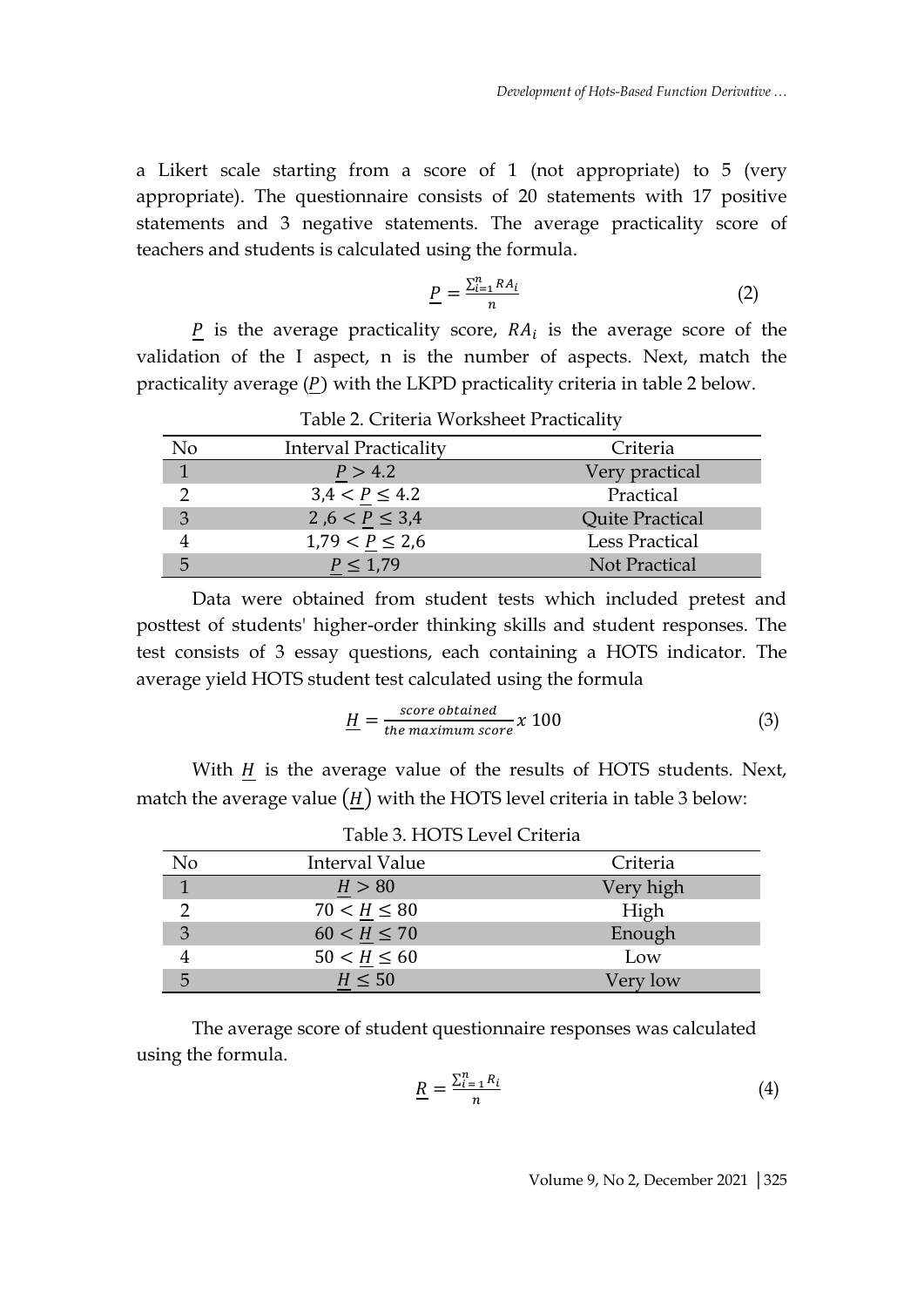$\underline{R}$  is the average value of student response,  $R_i$  is the average value of student response to-*i*, and *n* is a lot of students. Furthermore, matching the average response  $(R)$  with student response criteria in table 4 below:

|              | Table 4. Criteria for Student Response |           |  |
|--------------|----------------------------------------|-----------|--|
| No.          | <b>Interval Response</b>               | Criteria  |  |
| $\mathbf{1}$ | R > 4.2                                | Very Good |  |
|              | $3.4 < R \leq 4.2$                     | Good      |  |
| 3            | $2.6 < R \leq 3.4$                     | Enough    |  |
|              | $1.79 < R \leq 2.6$                    | Low       |  |
| 5            | $R \ge 1.79$                           | Very low  |  |
|              |                                        |           |  |

Table 4. Criteria for Student Response

# **RESULTS AND DISCUSSION**

Worksheet Development Process

## **1. Define Stage**

a. Initial and final analysis

This part was conducting interviews with peer lecturers in charge of the course calculus and several students in the 2020 Mathematics Education Study Program. The initial-final analysis was carried out in three steps, namely observing the learning process, interviews with lecturers and students, and observing the learning tools used. Based on the results of observations and interviews with peer lecturers who are influential in calculus courses in the learning process, it is known that learning has not tried to use HOTS in the learning process but still emphasizes lecturercentered learning.

In solving calculus course questions, especially function derivatives, the emphasis is on memorizing formulas rather than building student understanding of concepts. Students are easily mistaken in answering questions related to the application of function derivatives. Students are still accustomed to routine questions and have a manageable difficulty level. Students have not been instructed to solve function derivative problems because they are still focused on existing formulas. Students' conceptual understanding of the application material for function derivatives is still less than 50%, meaning that students still lack a good understanding of the circumference and area of a circle. To develop HOTS in learning, especially on the derivative concept material itself, in class, students are not only can remember formulas, understand, and apply them, but students must also analyze given mathematical problems,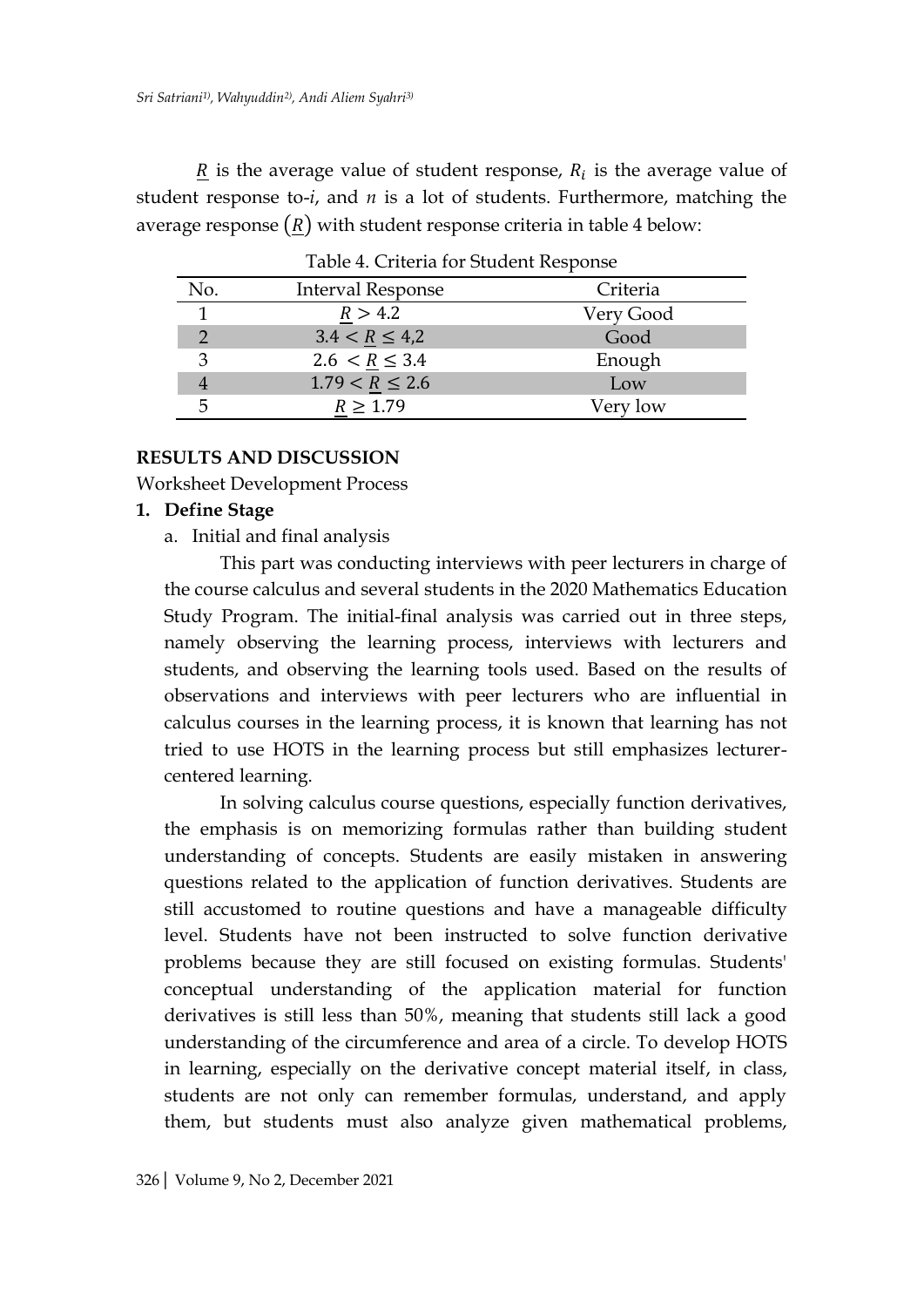evaluate the results of their work, and create new ways or points of view or create their knowledge to solve problems (Dosinaeng, Leton, & Lakapu, 2019). Therefore, it is necessary to develop a HOTS-based worksheet that contains problems of daily life and work steps. It requires students always to be active and independently solve them. The worksheet's work steps will lead students to find the concept of function derivative material. According to Wulandari and Susanti (2019), the student activity sheets choose because they can present the course material to be delivered and accompanied by HOTS-based practice questions and many evaluations. The questions developed will refer to HOTS-based questions.

## b. Task Analysis

This stage is the main task that students must master to achieve the specified competencies where teachers can familiarize students with carrying out the teaching and learning process using HOTS, which aims to hone their thinking and reasoning skills where indicators that students must master include analyzing (C3), evaluates (C4) and creates (C6) which is adapted to the CPL and CPMK derived function materials. The following items are presented on the worksheet developed through task analysis, namely 1) The contents of the tasks given in the derivative function materials based on HOTS nuanced learning, and 2) The contents of the tasks contain daily life problems that train reasoning and HOTS indicator. c. Concept Analysis

This stage analyzes the concept of derived function material developed systematically, namely applying function derivative material in everyday life. The learning concept developed can also be equated with the initial and final analysis, student analysis, task analysis, and HOTS nuanced learning and skill standards achieved. According to Widana (2018), Grades HOTS indirectly contribute to positive learning to improve understanding of the mathematical concepts.

# **2. Design Stage**

Stages of the design carried out as follows.

a. Preparation Test

Preparation of test questions HOTS given to see students' initial ability to the material loop and final abilities after using HOTS-based worksheets. The test questions consist of 3 essay questions containing 3 HOTS indicators.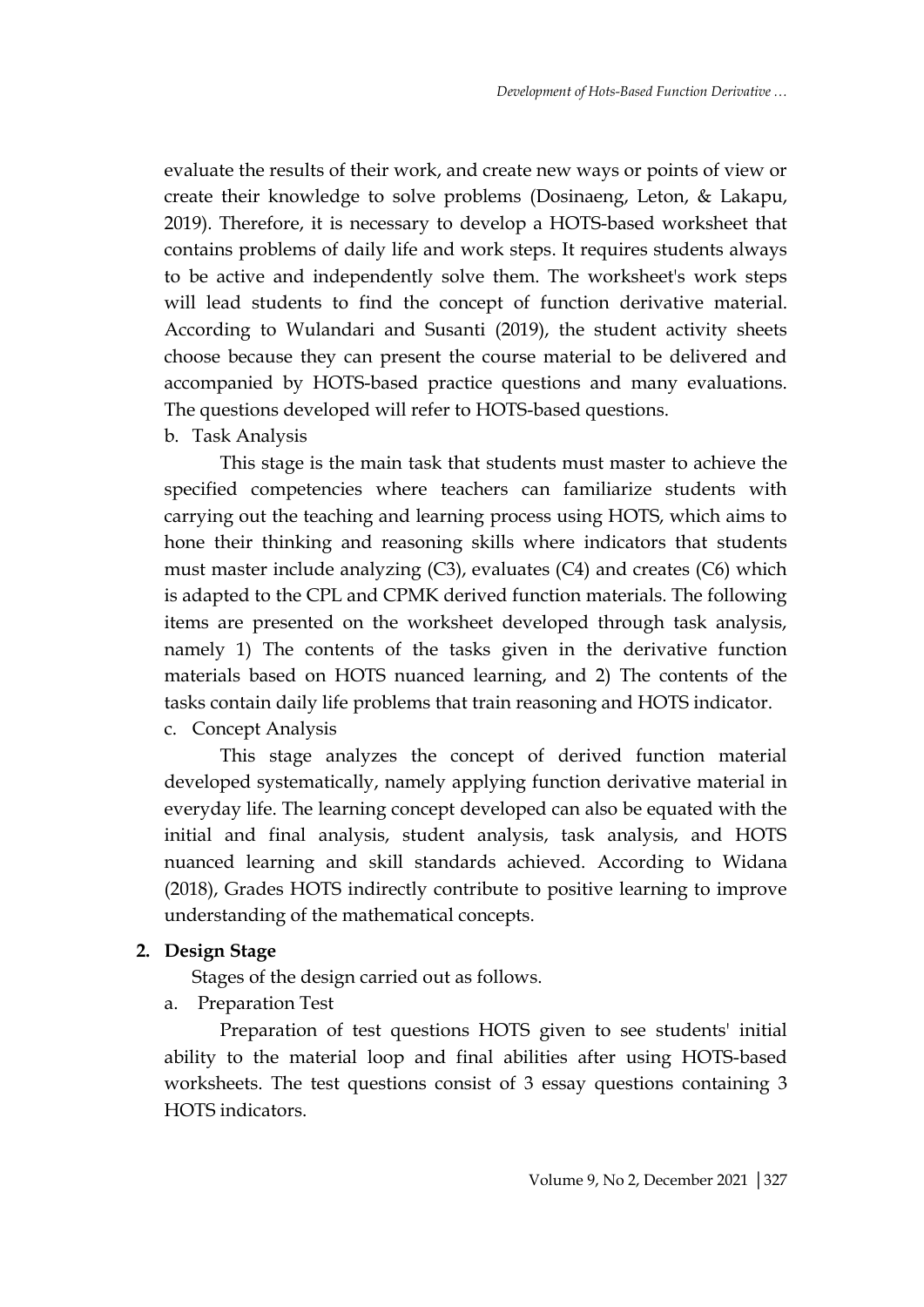#### b. Selection of Format

1) Developing Requirements Map

The results of the needs map Worksheet preparation provide information about the number of worksheets that should be created. 2) Arrange the Outline of the Worksheet.

The developed in this study is the worksheet for students what consists of three parts: the initial section containing the front cover page, identity page worksheet, introduction, table of contents, instructions for using the worksheet, base competencies, learning objectives, keywords, concept maps, and history. The content section contains material orientation, activity sheets, supporting information, conclusions, asking questions, exercises, summarizing, and competency tests. The last section contains a bibliography and a back cover page.

3) The Initial Design of the Worksheet

The initial worksheet design was arranged according to the media selection and the preparation format of the worksheet. The HOTS-based worksheet design can be seen in figure 1.

| MATEMATIKA                                                                                                                                                                                                                                                                                                                                                                                                                                                                                                                                                                                                                                                                                                                                                                                                                                                                                                                                                                                                                                                                                                                                                                                                                                                                                                                                                                                                                                                                                                                                                                                                                  |                                                                                                                                                                                                                                                                                                                                                                                                                                                                                                                                                                                                                                                                                                                                                                                                                                                                                                                                                                                                                                                                             |
|-----------------------------------------------------------------------------------------------------------------------------------------------------------------------------------------------------------------------------------------------------------------------------------------------------------------------------------------------------------------------------------------------------------------------------------------------------------------------------------------------------------------------------------------------------------------------------------------------------------------------------------------------------------------------------------------------------------------------------------------------------------------------------------------------------------------------------------------------------------------------------------------------------------------------------------------------------------------------------------------------------------------------------------------------------------------------------------------------------------------------------------------------------------------------------------------------------------------------------------------------------------------------------------------------------------------------------------------------------------------------------------------------------------------------------------------------------------------------------------------------------------------------------------------------------------------------------------------------------------------------------|-----------------------------------------------------------------------------------------------------------------------------------------------------------------------------------------------------------------------------------------------------------------------------------------------------------------------------------------------------------------------------------------------------------------------------------------------------------------------------------------------------------------------------------------------------------------------------------------------------------------------------------------------------------------------------------------------------------------------------------------------------------------------------------------------------------------------------------------------------------------------------------------------------------------------------------------------------------------------------------------------------------------------------------------------------------------------------|
|                                                                                                                                                                                                                                                                                                                                                                                                                                                                                                                                                                                                                                                                                                                                                                                                                                                                                                                                                                                                                                                                                                                                                                                                                                                                                                                                                                                                                                                                                                                                                                                                                             | <b>Rainishavahooni</b>                                                                                                                                                                                                                                                                                                                                                                                                                                                                                                                                                                                                                                                                                                                                                                                                                                                                                                                                                                                                                                                      |
| land remed first and the electronic info<br>ATHEMATIONS ATASMASS CHAPTERS FROM                                                                                                                                                                                                                                                                                                                                                                                                                                                                                                                                                                                                                                                                                                                                                                                                                                                                                                                                                                                                                                                                                                                                                                                                                                                                                                                                                                                                                                                                                                                                              | Highlight Artiki verspreck korribak strategi yong Artiki gutukat sastuk menyebratkan insil distan-<br>skas Presidals kontingrubas ülasi rasorakdi. Alaise dasi valteluisi kreenigi yangi Azulla ginitakasi ilitkasi<br>maniplate text.                                                                                                                                                                                                                                                                                                                                                                                                                                                                                                                                                                                                                                                                                                                                                                                                                                      |
| Worksheet Turunan Fungsi<br>Aljabar                                                                                                                                                                                                                                                                                                                                                                                                                                                                                                                                                                                                                                                                                                                                                                                                                                                                                                                                                                                                                                                                                                                                                                                                                                                                                                                                                                                                                                                                                                                                                                                         |                                                                                                                                                                                                                                                                                                                                                                                                                                                                                                                                                                                                                                                                                                                                                                                                                                                                                                                                                                                                                                                                             |
| 11/010/06010 01:000107-054-5040-0                                                                                                                                                                                                                                                                                                                                                                                                                                                                                                                                                                                                                                                                                                                                                                                                                                                                                                                                                                                                                                                                                                                                                                                                                                                                                                                                                                                                                                                                                                                                                                                           | A WASHINGTON SHOULD !!<br>Tehnikasi Anaki simmusi koreasa mereriti punggarmaan apikaco tutsaan udalam kulishapua schari-<br><b>Boked</b>                                                                                                                                                                                                                                                                                                                                                                                                                                                                                                                                                                                                                                                                                                                                                                                                                                                                                                                                    |
| <b><i>Seat productions in the a</i></b>                                                                                                                                                                                                                                                                                                                                                                                                                                                                                                                                                                                                                                                                                                                                                                                                                                                                                                                                                                                                                                                                                                                                                                                                                                                                                                                                                                                                                                                                                                                                                                                     |                                                                                                                                                                                                                                                                                                                                                                                                                                                                                                                                                                                                                                                                                                                                                                                                                                                                                                                                                                                                                                                                             |
|                                                                                                                                                                                                                                                                                                                                                                                                                                                                                                                                                                                                                                                                                                                                                                                                                                                                                                                                                                                                                                                                                                                                                                                                                                                                                                                                                                                                                                                                                                                                                                                                                             |                                                                                                                                                                                                                                                                                                                                                                                                                                                                                                                                                                                                                                                                                                                                                                                                                                                                                                                                                                                                                                                                             |
| THE SANDARD STREET RECEIVED FOR POSTED ON HER CHARGES OF A STREET<br>$-0.444$                                                                                                                                                                                                                                                                                                                                                                                                                                                                                                                                                                                                                                                                                                                                                                                                                                                                                                                                                                                                                                                                                                                                                                                                                                                                                                                                                                                                                                                                                                                                               |                                                                                                                                                                                                                                                                                                                                                                                                                                                                                                                                                                                                                                                                                                                                                                                                                                                                                                                                                                                                                                                                             |
| Grading summary                                                                                                                                                                                                                                                                                                                                                                                                                                                                                                                                                                                                                                                                                                                                                                                                                                                                                                                                                                                                                                                                                                                                                                                                                                                                                                                                                                                                                                                                                                                                                                                                             |                                                                                                                                                                                                                                                                                                                                                                                                                                                                                                                                                                                                                                                                                                                                                                                                                                                                                                                                                                                                                                                                             |
| <b>SEP</b><br>PTARTTY-HOUSINGTROU                                                                                                                                                                                                                                                                                                                                                                                                                                                                                                                                                                                                                                                                                                                                                                                                                                                                                                                                                                                                                                                                                                                                                                                                                                                                                                                                                                                                                                                                                                                                                                                           |                                                                                                                                                                                                                                                                                                                                                                                                                                                                                                                                                                                                                                                                                                                                                                                                                                                                                                                                                                                                                                                                             |
| 2020 a 44 (see or a in b 4 percent<br>$\frac{1}{2} \left( \frac{1}{2} \right)$                                                                                                                                                                                                                                                                                                                                                                                                                                                                                                                                                                                                                                                                                                                                                                                                                                                                                                                                                                                                                                                                                                                                                                                                                                                                                                                                                                                                                                                                                                                                              |                                                                                                                                                                                                                                                                                                                                                                                                                                                                                                                                                                                                                                                                                                                                                                                                                                                                                                                                                                                                                                                                             |
| c<br><b>COLOR</b>                                                                                                                                                                                                                                                                                                                                                                                                                                                                                                                                                                                                                                                                                                                                                                                                                                                                                                                                                                                                                                                                                                                                                                                                                                                                                                                                                                                                                                                                                                                                                                                                           |                                                                                                                                                                                                                                                                                                                                                                                                                                                                                                                                                                                                                                                                                                                                                                                                                                                                                                                                                                                                                                                                             |
|                                                                                                                                                                                                                                                                                                                                                                                                                                                                                                                                                                                                                                                                                                                                                                                                                                                                                                                                                                                                                                                                                                                                                                                                                                                                                                                                                                                                                                                                                                                                                                                                                             |                                                                                                                                                                                                                                                                                                                                                                                                                                                                                                                                                                                                                                                                                                                                                                                                                                                                                                                                                                                                                                                                             |
| <b>Pondskiplan</b><br>Addressed to Analysian Australian Incomeditions (Applied Jakobana America Incident Information of the<br>$\alpha$ . Note that the three contrasts and the proposition and the transition and the proposition of the contrast of the contrast of the contrast of the contrast of the contrast of the contrast of the contrast of the contra<br>A 47-YEAR-OLD FEMALE AND COMPANY AND ARRESTS ON A 47-YEAR OLD CALL AND RELEASE.<br>beli annosti precisi cità." Il<br>However Toyotates chapter purchill even Pealer Forget<br>Adverse presenters.<br>Folum govPE Height, profice govis, New Avega-70(data<br><b>Exercit Plantymouse!</b><br>The labour monation is pleased a production of particular and a structure see and colored<br>Also cadual to regular the reason in realistic and provide the control of<br>Monday & Col<br><b>COLOR</b><br>ikalah biasan terbanduk pada kecamatan tersebut di bagian dengan berasa berbasa dalam mendah angkalanan.<br>Sembagai dan sematah mendangai pendanan, bersentasai mengi sing, terpasan tahun dificialisasi selah jahiji ter<br>4400 - 1"; builds it it it in the Borger Case Synapsiers was (65) - 12-day 21-85<br>A devaluate prove chainbase Miligate seminated capitals. Suspensals should covered, according to a literal<br>chinesemployee between the state for the country experience of the control of the country.<br>However, and provide the country of the country of the control of the country of the country of the country of<br>Dreases entrancements records to collection of a real line proprieties court proprieties with the | 9.9 Shripplackura Italianspez Jeromany skriugen Aukonomissum<br>17.2 Music/Bookbas Versases Heres Resur (Resurs) Homogenethen (US)/Hoese Sevenage Trenger<br>IT II Schooly-Renational monoione inning Rations of the operator management as a contrast detection presentation term<br>Book-stin / Mix Rhance it ap-reason<br>Kennetwo destached an debuted incomed.<br>Harrison's sensible colored to consume the set only to the Motate more particular to the color<br>Test complete<br>Rocksgoodel bloomverkillings autonomic counts: Deligion of Franklin convenience (Arthureau Surveyora Turneri)<br>Exclusion residents in Automobile Control and Control of Control International and reserve positions<br><b>RANGERS</b><br><b>Phil Gas-In Associate</b><br>Elkolomidi avantinimi<br>Advises pointerines becomes<br>Franklinsson<br><b>Edit Artists Christmass</b><br>Incomedy Ferraget preside leases<br>$14688 +$<br>15 September 1<br>perceptions and the project<br><b>Statement Fengel</b><br>reconsponsibles area on-<br>points retrieved and controlled and |

Figure 1. HOTS-Based Worksheet Design Through SPADA

<sup>328</sup>| Volume 9, No 2, December 2021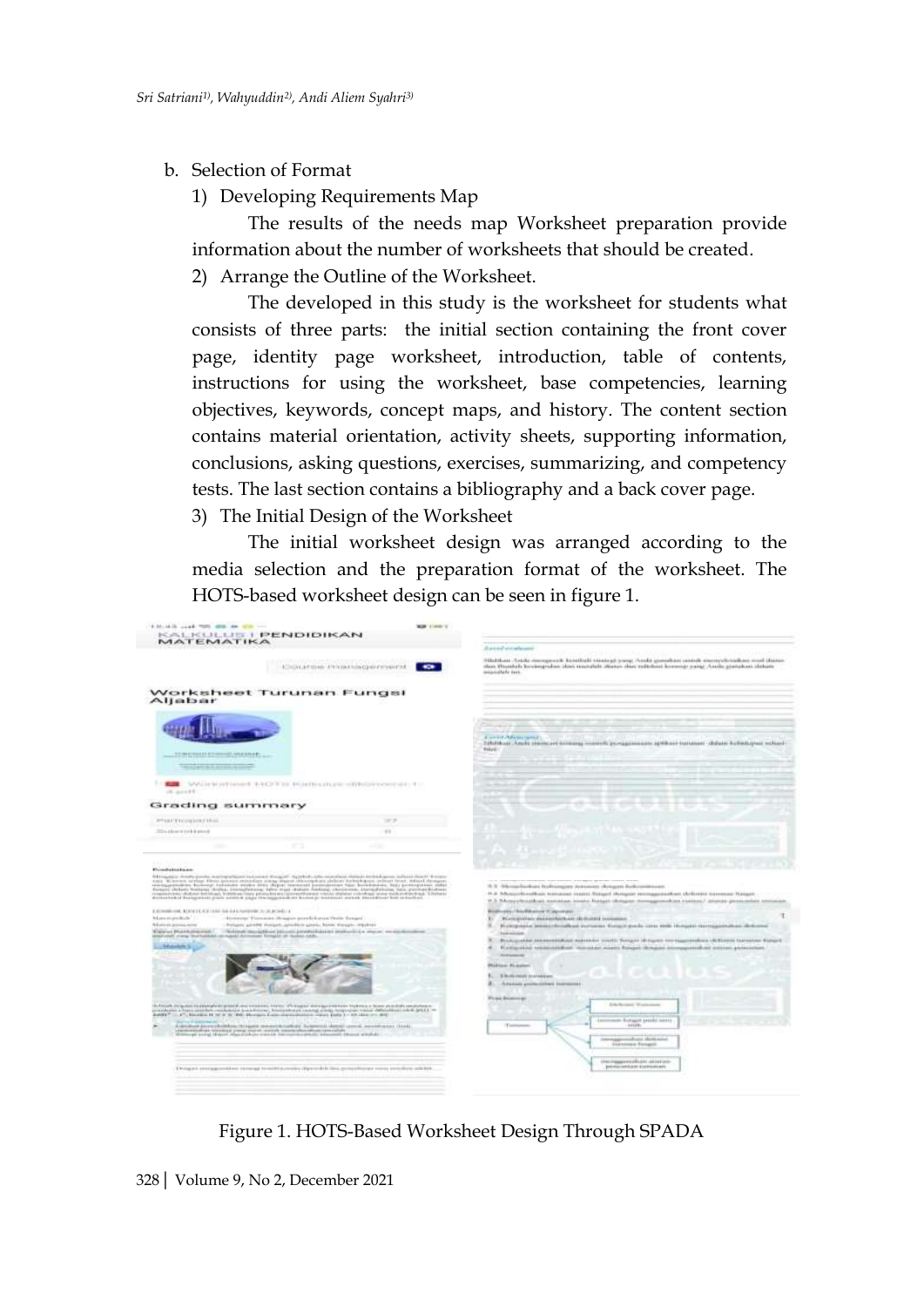# **3. Develop Stage**

# a. Worksheet Validity Test

The results of material expert assessment indicators from the feasibility of the content obtained an average score of 3.56, while the average score on the feasibility of presenting and assessing HOTS was 3.72 and 3.56. The average score of the three aspects of a material assessment is 3.61 is a valid category. Material validation analysis data from experts can see in the following table 5.

| No | Assessment indicators           | Average | Category     |
|----|---------------------------------|---------|--------------|
|    | <b>Content Feasibility</b>      | 3.71    | Valid        |
|    | <b>Presentation Feasibility</b> | 3.56    | Valid        |
|    | <b>Hots Rating</b>              | 3.56    | Valid        |
|    | Average                         | 3.61    | <i>Ialid</i> |

### Table 5. Material Expert Validation Results

The results linguist assessment indicators recapitulating aspects of language feasibility, according to BSNP, include straightforward aspects with an average in the score of 4.00, communicative aspects with in the score of 4.00, dialogical and interactive aspects with an average score of 4.00, aspects of conformity with the development of students with an average in the score of 4.00 and conformity with language rules with an average in the score of 4.00. The average score of the five aspects is 4.00 is a valid category. Language validation analysis data can see in the following table 6.

|    | Table 0. Tana Repared of Bill Groto  |         |          |
|----|--------------------------------------|---------|----------|
| No | Rating Indicator                     | Average | Category |
|    | Straightforward                      | 4.00    | Valid    |
| 2. | Communicative                        | 4.00    | Valid    |
| 3. | Dialogical and interactive           | 4.00    | Valid    |
| 4. | Conformity with language rules       | 4.00    | Valid    |
| 5. | Suitability with student development | 4.00    | Valid    |

# Table 6. Valid Results of Linguists

Based on the validation results from the three parts, namely material, construction/media, and language in general, it concludes the worksheet is feasible to proceed to the practical stage. After the analysis of the validity, a test carries out. It resulted in the second draft of the HOTSbased worksheet shots.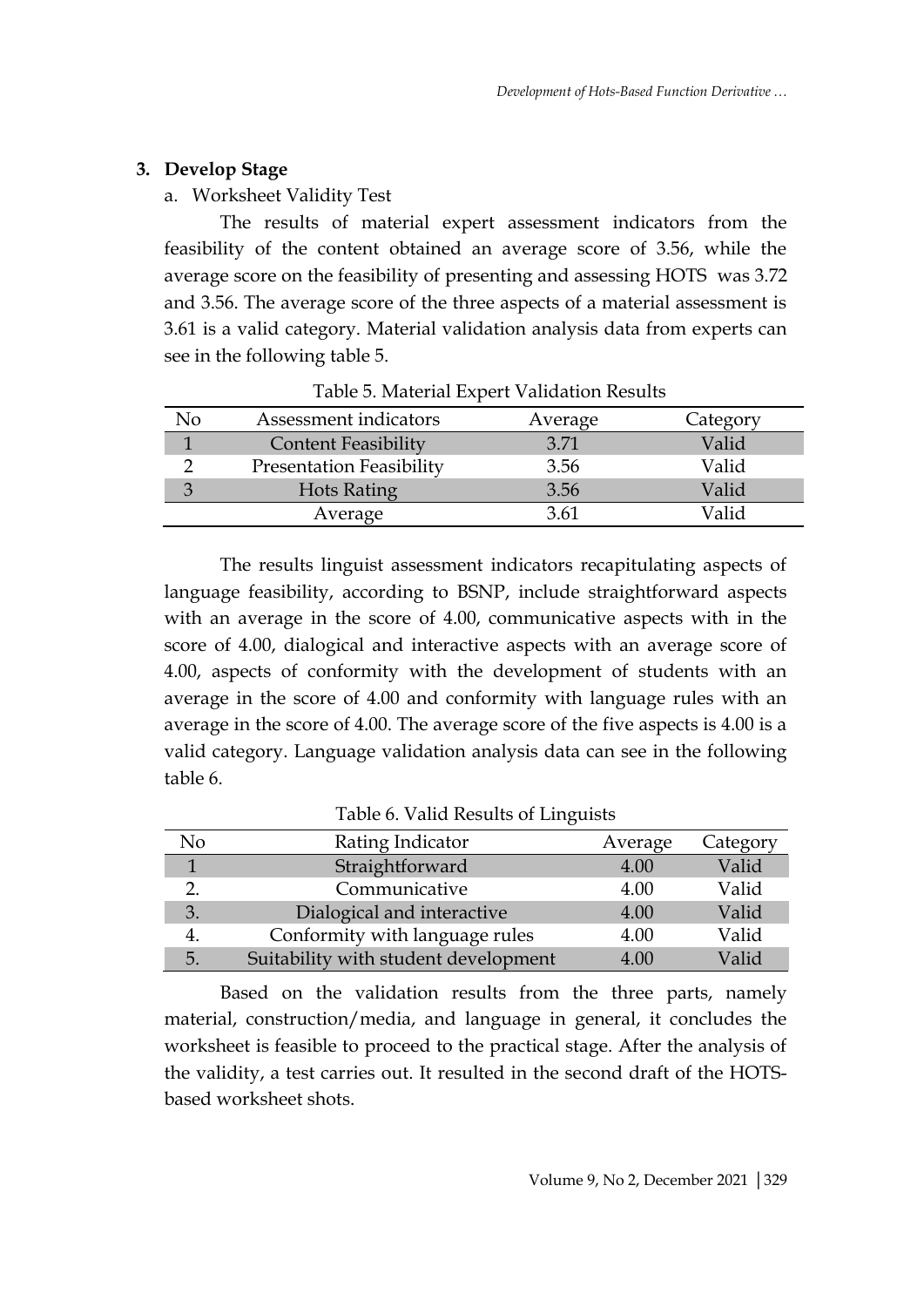#### b. Practicality Test of the Based Worksheet

The practicality test was carried out to determine whether the parts in the worksheet were practical and easy to use by students and lecturers as users. Limit trials conducted on seven students. The student practicality assessment sheet results showed an average score of 4.15 in the practical category. The lecturer's practicality sheet results show an average score of 3.60 in the practical categories. These results indicate that the LKPD can use properly. LKPD that tested for practicality by producing draft III can use in the learning process. In line with Nurhikmayati and Jatisunda's (2019) opinion, when the student's assessment of the teaching materials developed was good enough, and teaching materials can be used in the learning process in the classroom.

#### c. Test the effectiveness of the HOTS-Based LKPD

Furthermore, field trials were carried out on 27 students of the Mathematics Education Study Program, FKIP Unismuh Makassar. The effectiveness of the worksheet was analyzed from the results of the pretest and posttest HOTS students and the student responses results. The developed worksheet can be effective if it meets the minimum percentage of completeness criteria and student responses (Prasetyo, 2012). The pretest results showed that the students' average HOTS score was 46.85, including the low category. Furthermore, the results of the HOTS posttest were 74.81 with good categories, while for the results of the questionnaire, the student responses showed a positive response in using the HOTS-based worksheet for function-derived material. This result indicates that the worksheet used is effective.

Furthermore, HOTS-based worksheets through Unismuh's SPADA are feasible to use and can provide an increase in students' HOTS abilities in function-derived materials. From the result of the overall data analysis, the final worksheet product is valid, practical, and effective can be used in the online classroom learning process. In line with the results of Arifin and Retnawati's (2017), the learning designs developed are generally HOTSoriented and have a positive effect in (1) involving students in non-routine problem-solving activities; (2) facilitating students to develop the ability to analyze and evaluate (critical thinking) and creative abilities (creative thinking); and (3) encourage students to build their knowledge.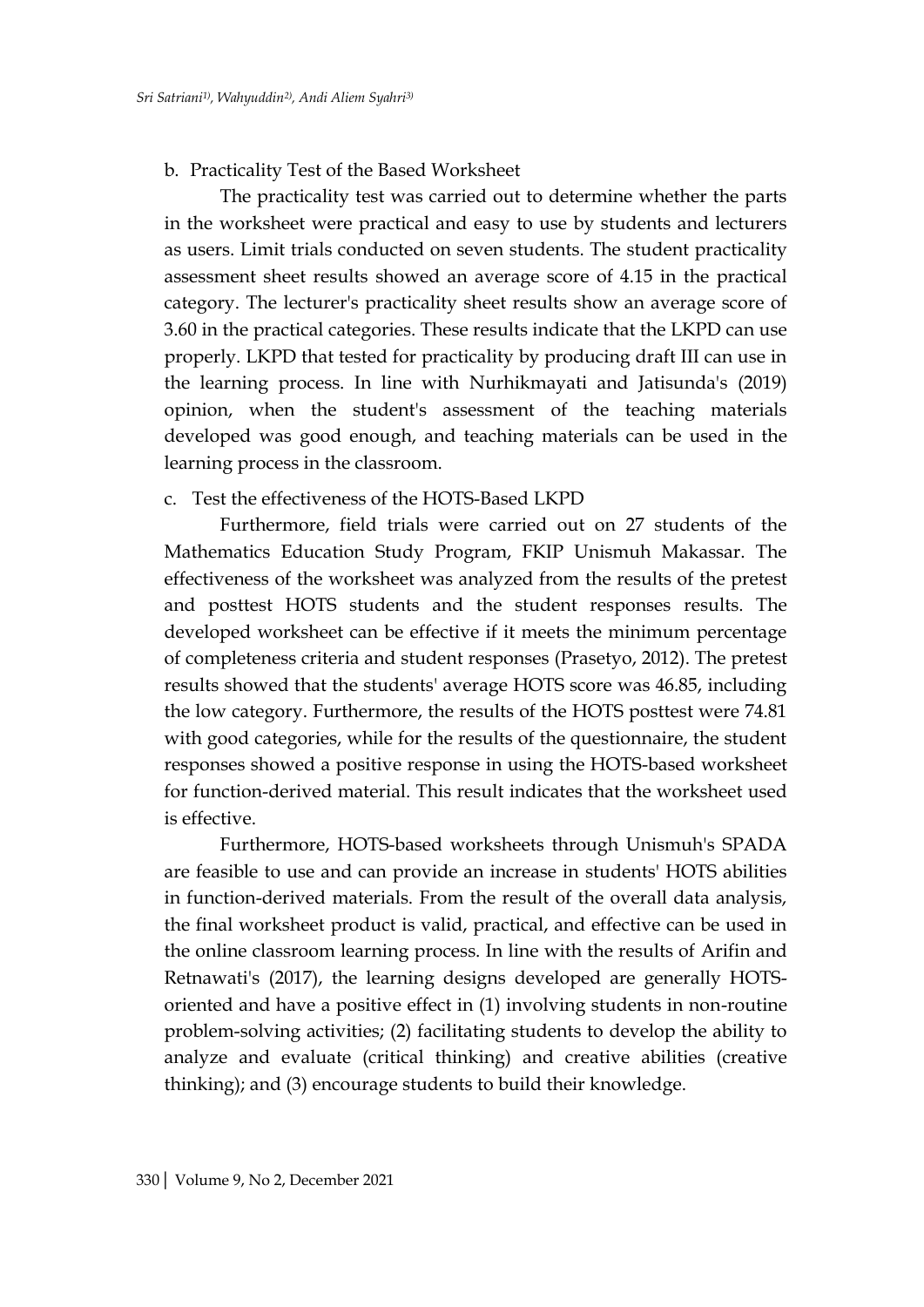#### **4. Disseminate Stage**

At this stage, distributing HOTS-based worksheets to the Calculus course in all online classes in the Mathematics Education study program at the Muhammadiyah University of Makassar, then students are asked to fill out a questionnaire response to the worksheet distributed. The average result of the student response questionnaire obtained was 3.82 in the good category. That is, students show a positive response to the HOTS-based LKPD. That is in line with the results of Noprinda & Soleh's research (2019) shows the responses of students to higher-order thinking skill (HOTS)-based worksheets with a percentage of 87% with the criteria of "very good". So it can be said that the worksheet is ready to be used as teaching material.

The HOTS-based worksheets that are developed provide both theoretical and practical impact. Theoretically, the results of developing this worksheet can be used as a reference for other researchers to develop teaching materials, especially HOTS-based worksheets. Practically, lecturers can use worksheets in learning activities to facilitate students' higher-order thinking skills in the calculus course for the derivative functions. Furthermore, the developed worksheets can be motivating peer lecturers to independently create and develop interest and meaningful teaching materials for students. Students can use that worksheet as a learning resource in class or as a means of independent study at home.

#### **CONCLUSION**

From the results of the research and development were carried out, it produces worksheets based on HOTS through SPADA that have met the valid, practical, and effective aspects and can facilitate students in practicing their higher-order thinking skills. The development of this worksheet product is still limited to one material, and the analysis of the dissemination stage to other classes is only on the distribution of response questionnaires. Therefore, we hoped that there would be a follow-up from both dozen and other researchers to develop teaching materials with different contexts and materials. In addition, further research needs to do to see the effectiveness and effect of using this HOTS-based worksheet.

#### **ACKNOWLEDGMENT**

This research can be carried out well with the help of various parties. In this case, the author would like to thank the Institute for Research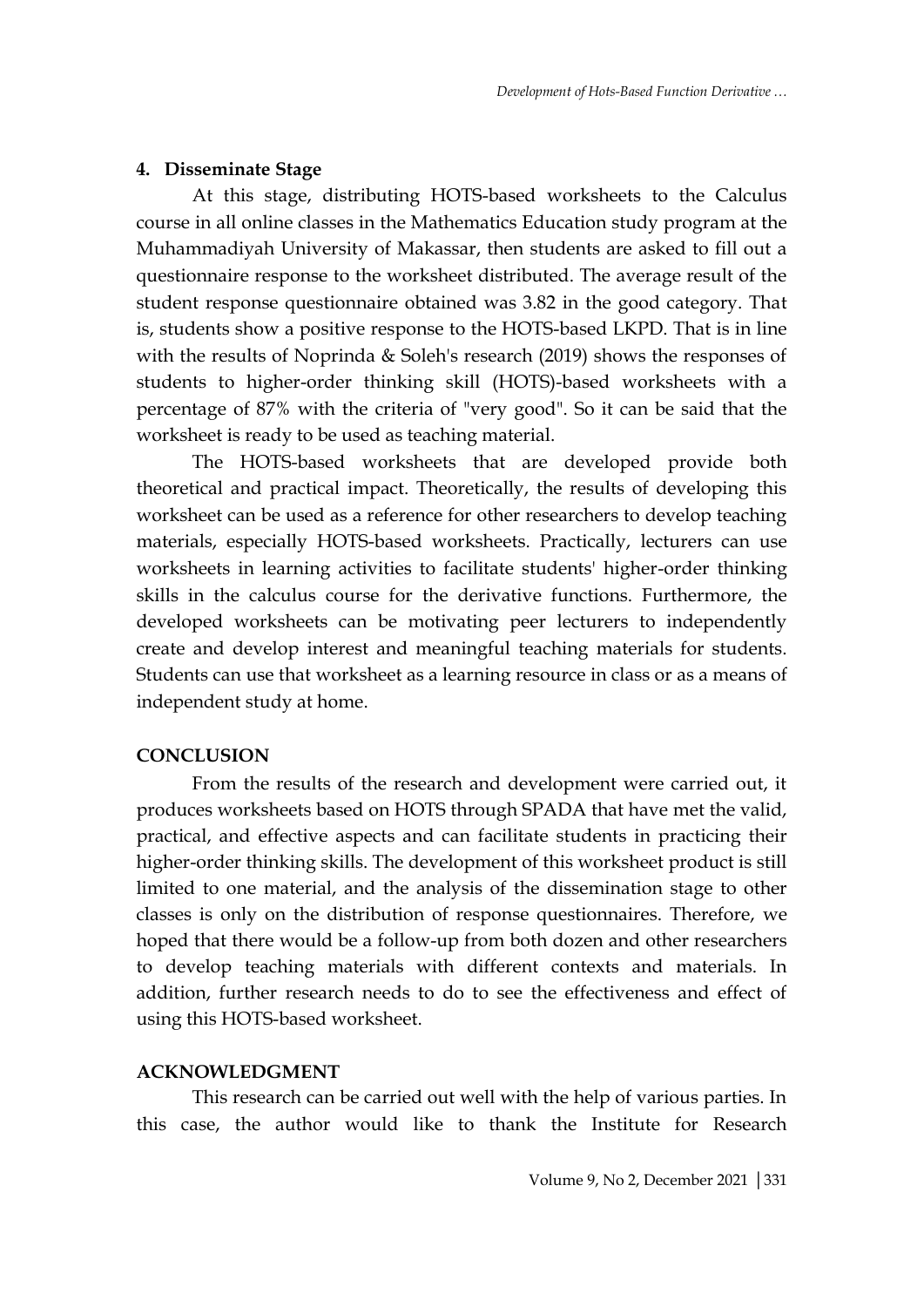Development and Community Service (LP3M) of the University of Muhammadiyah Makassar, which has provided the opportunity for the author to make this research one of the winners of the internal grant of the University of Muhammadiyah Makassar.

### **REFERENCES**

- Alam, S. (2019). Higher order thinking skills (HOTS): Kemampuan memecahkan masalah, berpikir kritis dan kreatif dalam pendidikan seni untuk menghadapi revolusi industri 4.0 pada era society 5.0. *Prosiding Seminar Nasional Pascasarjana (PROSNAMPAS)*.
- Anggraini, W., Anwar, Y., & Madang, K. (2016). Pengembangan lembar kerja peserta didik (LKPD) berbasis learning cycle 7E materi sistem sirkulasi pada manusia untuk kelas XI SMA. *Jurnal Pembelajaran Biologi: Kajian Biologi Dan Pembelajarannya*, *3*(1), 49–57. Retrieved from https:// ejournal.unsri.ac.id/index.php/fpb/article/view/4956.
- Arifin, Z., & Retnawati, H. (2017). Pengembangan instrumen pengukur higher order thinking skills matematika siswa SMA kelas X. *PYTHAGORAS: Jurnal Pendidikan Matematika*, *12*(1). https://doi.org/10.21831/pg. v12i1.14058.
- Arnellis, Suherman, & Amalita, N. (2019). Pengembangan learning trajectory kalkulus berbasis high order thinking skills dengan pendekatan realistic mathematics education siswa SMA Kota Padang. *Menara Ilmu*, *13*(6). https://doi.org/10.33559/mi.v13i6.1399.
- Dosinaeng, W. B. N., Leton, S. I., & Lakapu, M. (2019). Kemampuan mahasiswa dalam menyelesaikan masalah matematis berorientasi HOTS. *JNPM (Jurnal Nasional Pendidikan Matematika)*, *3*(2). https://doi.org/10.33603/jnpm.v3i2.2197.
- Ikman, Hasnawati, & Rezky, M. F. (2016). Effect of problem based learning (PBL) models of critical thinking ability students on the early mathematics ability. *International Journal of Education and Research*, *4*(7), 361–374. Retrieved from https://www.ijern.com/journal/2016/July-2016/29.pdf.
- Karsono. (2017). Pengaruh penggunaan LKS berbasis hots terhadap motivasi dan hasil belajar IPA siswa SMP. *Jurnal Pendidikan Matematika Dan Sains*, *5*(1). https://doi.org/10.21831/jpms.v5i1.13540.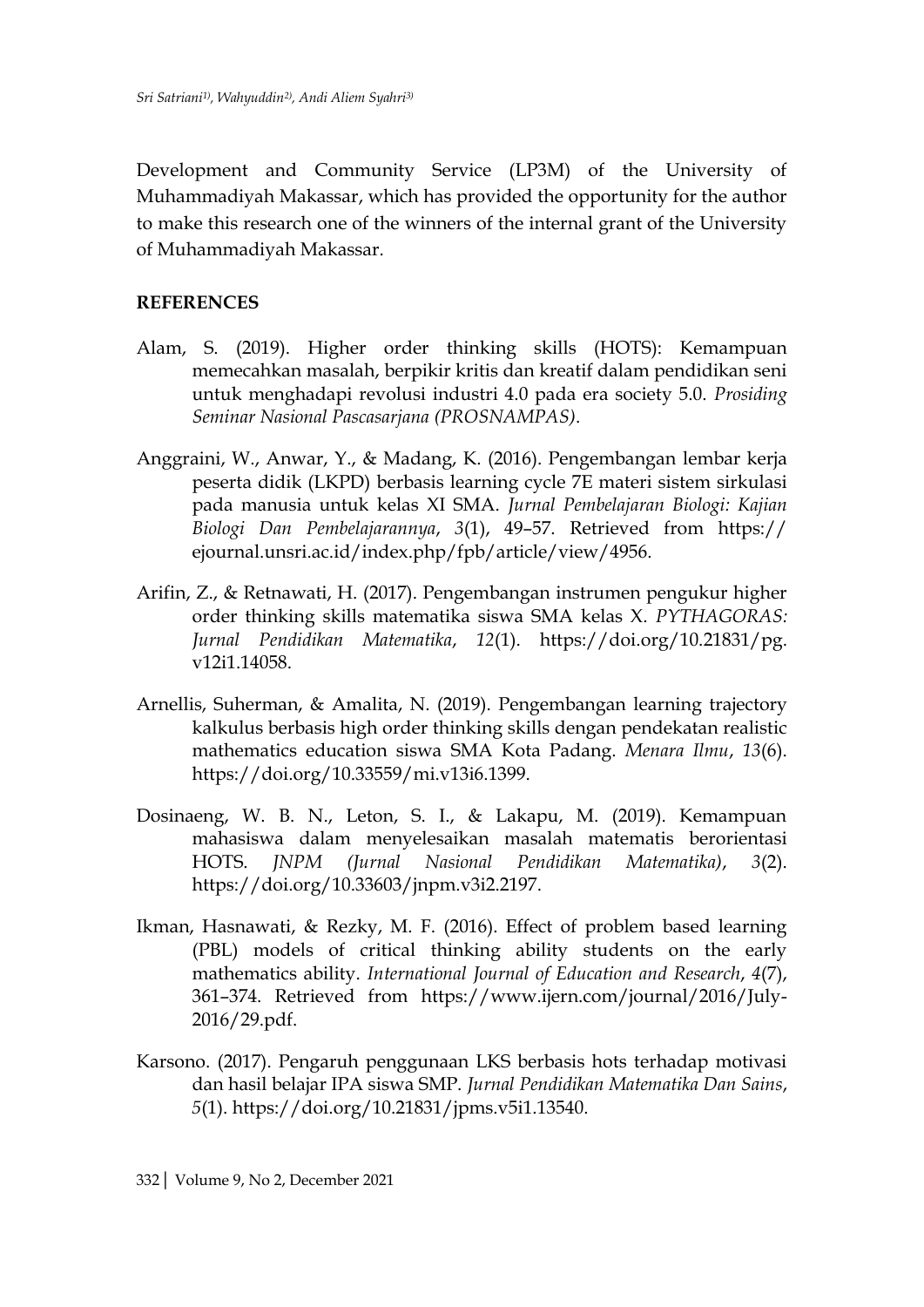- Khoriyah, M., & Oktiningrum, W. (2021). Pengembangan soal higher order thinking skills (HOTS) berbasis budaya lokal Blitar untuk mengukur dimensi pengetahuan matematika siswa kelas V sekolah dasar. *Bina Gogik: Jurnal Ilmiah Pendidikan Guru Sekolah Dasar*, *8*(1), 93–100. Retrieved from https://ejournal.stkipbbm.ac.id/index.php/pgsd/ article/view/610.
- Kurniawati, W. (2014). Pengembangan perangkat perkuliahan IPA 2 dengan pendekatan problem based learning untuk meningkatkan keterampilan higher order thinking mahasiswa program studi pendidikan guru sekolah dasar. *Elementary School: Jurnal Pendidikan Dan Pembelajaran Ke-SD-An*, *1*(1). Retrieved from https://journal.upy.ac.id/index.php/es/ article/view/788.
- Nurhikmayati, I., & Jatisunda, M. G. (2019). Pengembangan bahan ajar matematika berbasis scientific yang berorientasi pada kemampuan berpikir kritis matematis siswa. *Mosharafa: Jurnal Pendidikan Matematika*, *8*(1), 49–60. https://doi.org/10.31980/mosharafa.v8i1.385.
- Nurwahidah, I. (2018). Pengembangan soal penalaran model TIMSS untuk mengukur high order thinking (HOT). *THABIEA : JOURNAL OF NATURAL SCIENCE TEACHING*, *1*(1). https://doi.org/10.21043/ thabiea.v1i1.3874.
- Pamungkas, A. S., Kurniasi, E. R., & Anton. (2020). Pengembangan LKS berbantuan geogebra for smartphone mata kuliah kalkulus diferensial pada materi pertidaksamaan fungsi. *INOMATIKA*, *2*(1), 12–21. https://doi.org/10.35438/inomatika.v2i1.160.
- Prasadi, A. H., Wiyanto, W., & Suharini, E. (2020). The implementation of student worksheet based on stem (science, technology, engineering, mathematics) and local wisdom to improve of critical thinking ability of fourth grade students. *Journal of Primary Education*, *9*(3), 227–237. https://doi.org/10.15294/jpe.v9i3.37712.
- Prasetyo, W. (2012). Pengembangan lembar kegiatan siswa (LKS) dengan pendekatan PMR pada materi lingkaran di kelas VIII SMP N 2 Kepohbaru Bojonegoro. *Jurnal MATHEdunesa*, *1*(1), 1–7.
- Prastiti, T. D., Tresnaningsih, S., & Thaib, D. (2019). Pengembangan lembar kerja mahasiswa berbasis high order thinking skills pada matakuliah matematika di Universitas Terbuka. *Jurnal Pendidikan*, *20*(1), 40–52. https://doi.org/10.33830/jp.v20i1.231.2019.